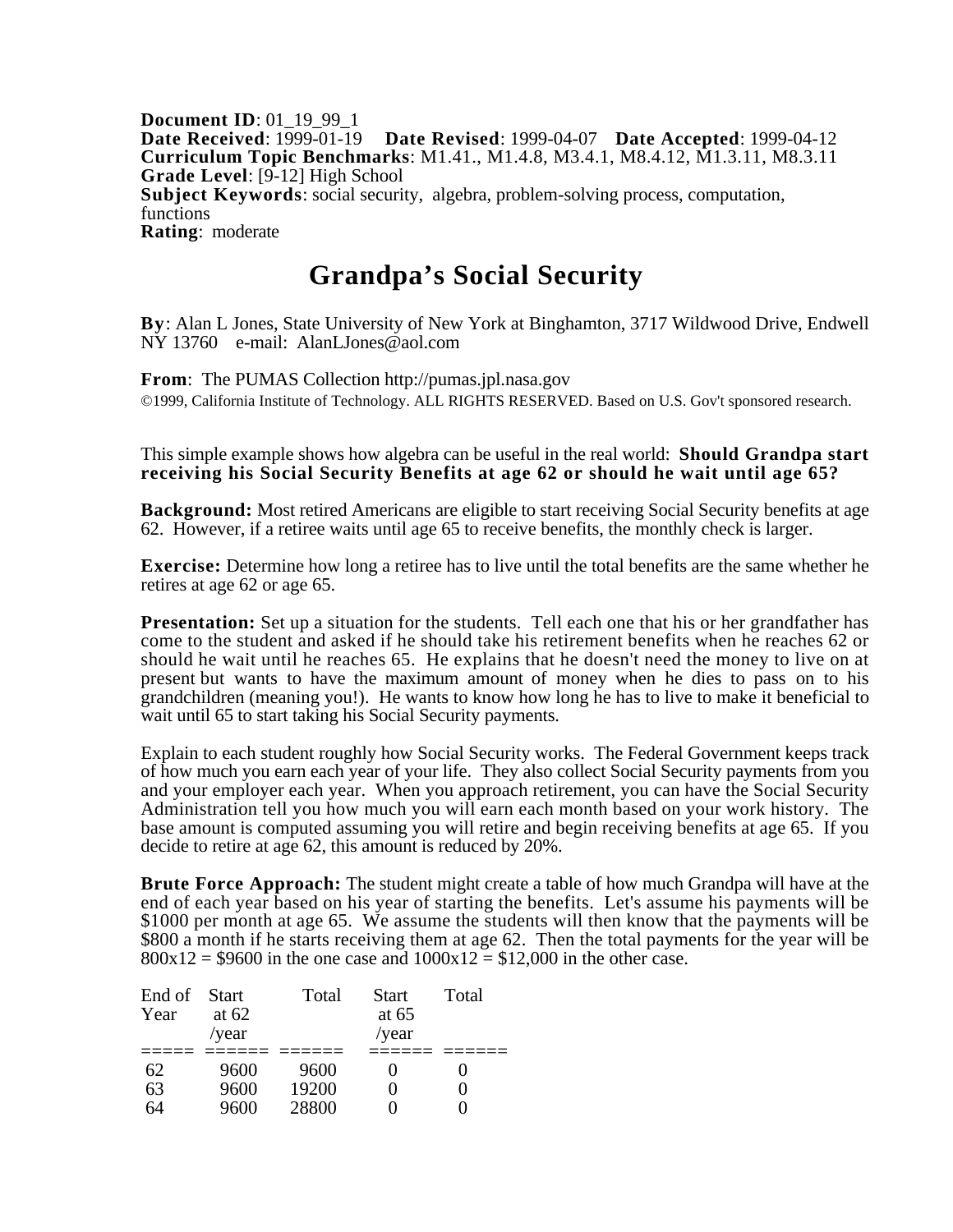| 65 | 9600 | 38400  | 12000 | 12000  |
|----|------|--------|-------|--------|
| 66 | 9600 | 48000  | 12000 | 24000  |
| 67 | 9600 | 57600  | 12000 | 36000  |
| 68 | 9600 | 67200  | 12000 | 48000  |
| 69 | 9600 | 76800  | 12000 | 60000  |
| 70 | 9600 | 86400  | 12000 | 72000  |
| 71 | 9600 | 96000  | 12000 | 84000  |
| 72 | 9600 | 105600 | 12000 | 96000  |
| 73 | 9600 | 115200 | 12000 | 108000 |
| 74 | 9600 | 124800 | 12000 | 120000 |
| 75 | 9600 | 134400 | 12000 | 132000 |
| 76 | 9600 | 144000 | 12000 | 144000 |
| 77 | 9600 | 153600 | 12000 | 156000 |
| 78 | 9600 | 163200 | 12000 | 168000 |
|    |      |        |       |        |

So we see that if Grandpa lives to the end of his 76th year, or in other words, to his 77th birthday, then he will have received the same amount of money regardless whether he started receiving at age 62 or age 65. If he lives longer than 77, he does better by delaying the start of his Social Security until age 65.

**Have Students Survey Folks on Social Security**: Instead of taking the figure of \$1000 in the above, have each student talk to someone on Social Security (a grandparent, an aunt, uncle, etc.) and find out what their monthly Social Security payment is and have each student use this figure or, perhaps, take all the amounts and use the mean.

**Plot the Two Cases:** Have the students plot the above two cases on a plotting calculator or on paper and have them observe where the two lines cross. This is the "break-even" point where Grandpa will do equally well regardless of when he starts taking his benefit.

**Use a Symbol for the Yearly Amount**: You could now ask the students to redo this table but make the amount Grandpa receives each year equal to the symbol Y. For example:

| End of<br>Year | <b>Start</b><br>at $62$<br>/year | Total | <b>Start</b><br>at $65$<br>/year | Total |
|----------------|----------------------------------|-------|----------------------------------|-------|
| 62             | 0.8Y                             | 0.8Y  |                                  |       |
| 63             | 0.8Y                             | 1.6Y  |                                  |       |
| 64             | 0.8Y                             | 2.4Y  | 0                                |       |
| 65             | 0.8Y                             | 3.2Y  | Y                                | v     |
| 66             | 0.8Y                             | 4.0Y  | Y                                | 2Y    |
|                |                                  |       |                                  |       |

Let them determine when the break-even age is reached. Many students will realize right away that it doesn't matter what the amount is, the time to reach the break-even point is the same.

**Doing the Problem with Algebra:** Make an equation of the situation. Let X be Grandpa's age and let Y be the amount of money received each year. Then, if Grandpa takes his benefit at age 62, the amount he will have received at age X for any age past 62 is:  $\overline{0.8Y(X - 62)}$ 

The 0.8 reflects that he only gets 80% of the benefit he would have received at age 65 if he had waited. If he had waited, the amount received at any age X is:  $Y(X - 65)$